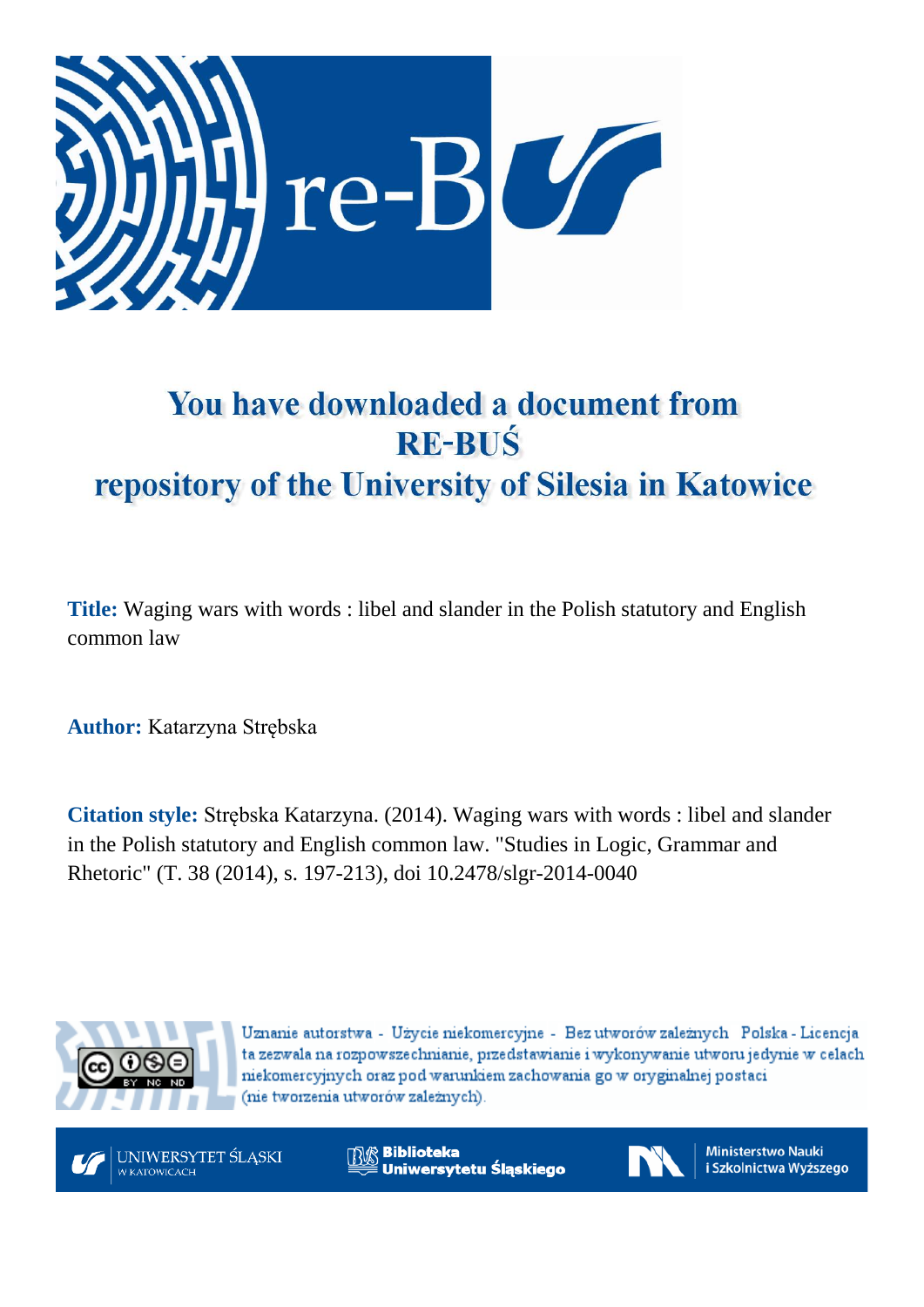

DOI: 10.2478/slgr-2014-0040

**Katarzyna Strębska** University of Silesia

# **WAGING WARS WITH WORDS – LIBEL AND SLANDER IN THE POLISH STATUTORY LAW AND ENGLISH COMMON LAW**

**Abstract.** This paper aims to investigate the differences between the concepts of libel and slander as understood by the Polish statutory and English common law. As it turns out, the above terms are not only divergent with regard to language (varying linguistic contexts) but also with regard to corresponding acts in the real world.

Western cultures cherish such values as dignity, honour and self-fulfillment as the underlying rights of a citizen in democratic countries. The above terms are being constantly referred to in international treaties and conventions but the question which should be asked is whether they receive due attention in legal practice.

As regards interpretation, not only in theory (which is rather scarce, especially in common law), but also in practice (the court verdicts in cases dealing with libel and slander) the important issue is not how the defamatory statement makes the person referred to feel, but the impression it is likely to make on those reading it (McBride, Bagshaw, 2008 in: Quinn, 2007:209).

The subsequent analysis of particular cases in the practical part supports the above claim.

Although it is reiterated by the Polish legal academics that civil regulations are not sufficient to guarantee legal protection of dignity, there is an equal or even greater amount of supporters of the broadly conceived "freedom of speech". The discussion might be summarized as involving the proponents of liberal and democratic policies on the one hand, and those who wish to avoid complete decriminalization of libel and slander and deem them necessary components of balance in a democratic state.

*Keywords*: zniesławienie, zniewaga, libel, slander, cześć, defamation.

## **Introductory remarks –**

# **human integrity as embraced in the constitution (on the example of the Constitution of the Republic of Poland) as well as in the Polish Civil and Penal Codes**

Human integrity understood as the underlying right of a citizen in democratic countries receives due attention not only in international treaties but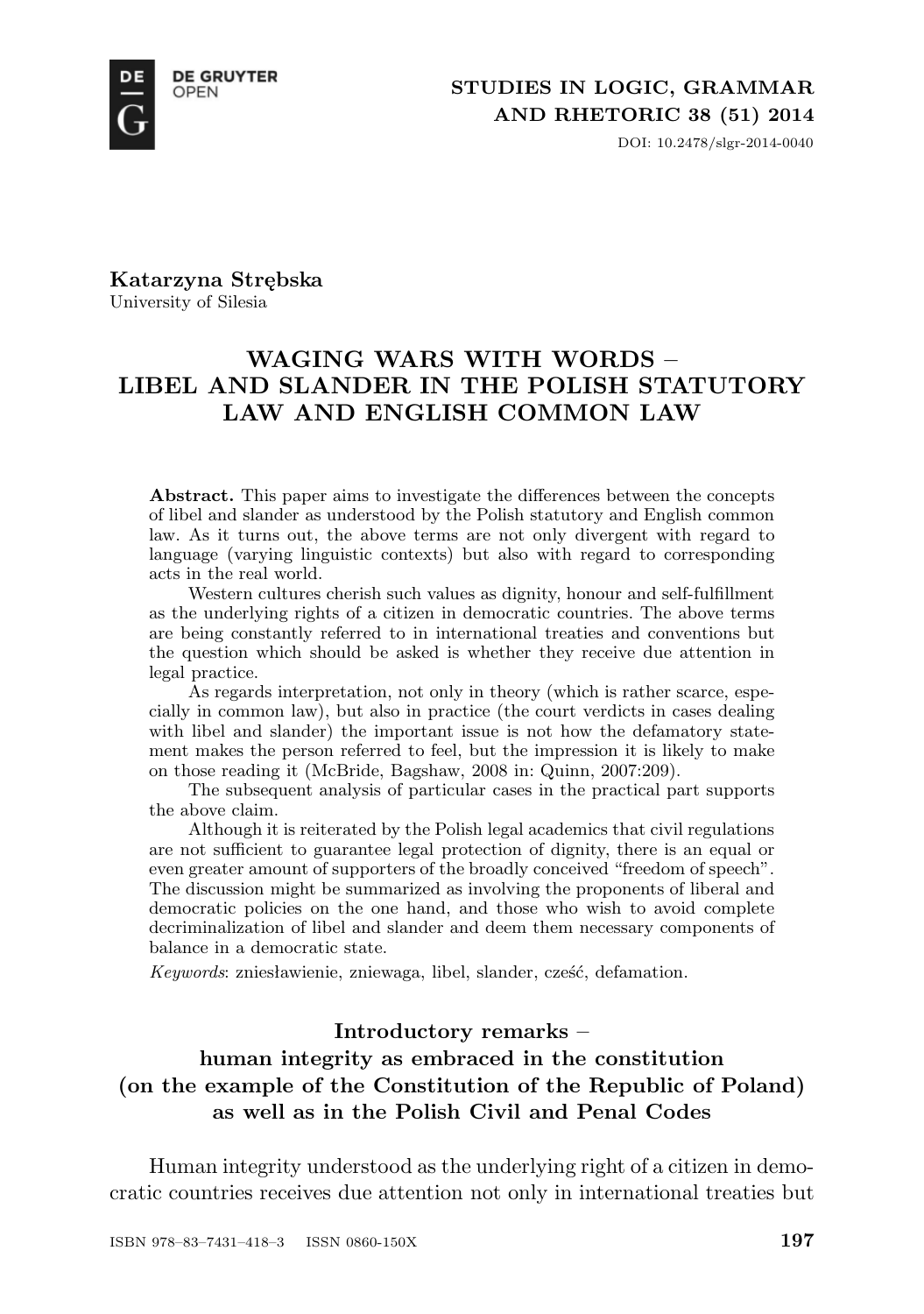is also guaranteed by the national laws. The Constitution of the Republic of Poland stipulates the following: "The inherent and inalienable dignity of the person shall constitute a source of freedoms and rights of persons and citizens. It shall be inviolable. The respect and protection thereof shall be the obligation of public authorities" (Journal of Laws as of 1997; No. 78, item 483).

As we can further read in article 47: "Everyone shall have the right to legal protection of his private and family life, of his honour and good reputation and to make decisions about his personal life" (idem).

In the Polish legal language, embracing the issue of integrity (understood as both "the inherent" part of a human being as well as the face and good reputation in the eyes of others) involves the use of such words as: "cześć", "godność", "dobre mienie". As far as "cześć" is concerned, it is applied to refer to both "the inherent" and the social aspect of integrity. The other two terms are used to refer to respectively: the inner and the social dimension of our worth as human beings.

As emphasized by Igor Zgoliński in "Zniesławienie w polskim prawie karnym: zagadnienia teorii i praktyki" ("Zniesławienie in the Polish Penal Law: theory and practice"), paradoxically, complex legal protection against violations of honour are not so commonly accepted since public opinion endorses its decriminalization (Zgoliński, 2013:12). The provision that is quoted most often to support the above claim is art. 54, sections 1 and 2 of the Constitution, which sanctions the freedom of speech:

- 1. "The freedom to express opinions, to acquire and to disseminate information shall be ensured to everyone".
- 2. "Preventive censorship of the means of social communication and the licensing of the press shall be prohibited. Statutes may require the receipt of a permit for the operation of a radio or television station" (idem).

However, since the legal principle "*lex specialis derogat legi generali*" applies to all legal disciplines, we need to resort to the laws of the lower level which provide a more detailed lexical "landscape". The infringement of personal rights is regulated in articles 23–24 of the Polish Civil Code.

Both "zniesławienie" and "zniewaga" are regulated in Chapter XXVII entitled: "Offences against Honour and Personal Inviolability".

## **Infringement of personal rights in the Polish Civil Code**

In pursuance of article 23 of the Polish Civil Code, "a man's personal rights, notably his health, liberty, dignity, freedom of conscience, family – name or pseudonym, image, privacy of correspondence, inviolability of home and scientific, artistic, inventive or rationalizing achievement, shall be pro-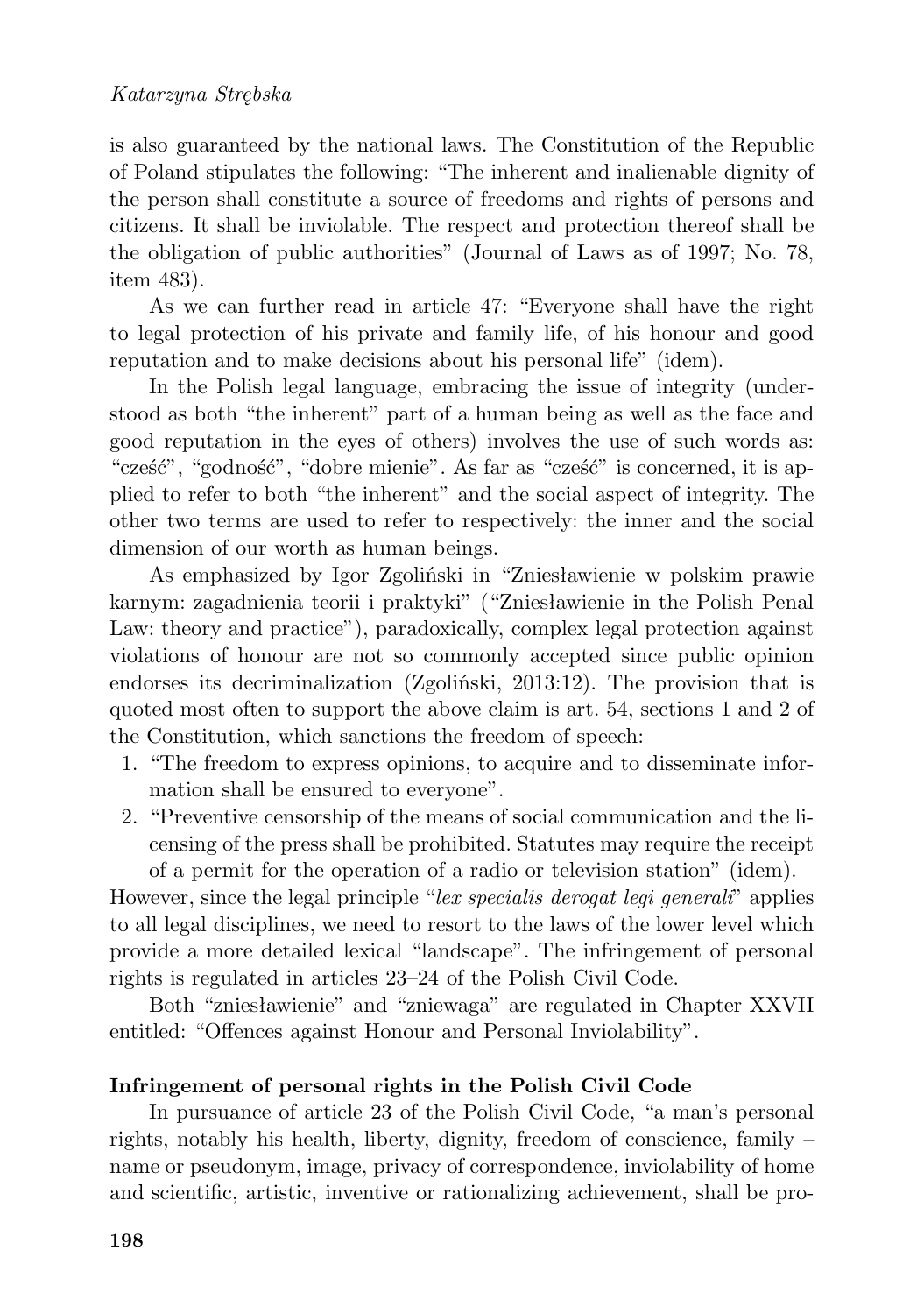tected by civil law independently of the legal protection contemplated by other provisions (Journal of Laws as of 1964, No. 16 item 93)". What interests us here is first and foremost the notions such as: "liberty", "dignity", "familyname" and "image" which are conceptually related to Polish "cześć".

As we can further read in article 24, section 1, a person who claims that his/her personal rights have been violated

may seek to redress the action complained of, unless it is not unlawful. In the case of the infringements already committed, he may also require the wrongdoer to remove the results of the infringements and especially to make an appropriate declaration in an appropriate form (idem).

A declaration specified in the above article would most often refer to a press announcement. The unlawful character of the act may be questioned if the defendant proves that he/she has been authorized to it, if the purpose is to ensure law and order or if the interest of the injured party does not merit legal protection (Gniewek, 2006:25, translation mine).

As stressed by Zgoliński, dignity in the Polish Civil Code is understood as constituting the catalogue of personal rights and thus as a value of private nature (Zgolinski, 2013:13). Furthermore, the author emphasizes that the provisions of the civil law are not sufficient to guarantee legal protection since dignity is also of public character. This "public" nature of dignity is in turn regulated in art. 212 of the Polish Penal Code.

### **"Zniesławienie" in the Polish Penal Code**

Let us now invoke the article 212, section 1 of the Polish Penal Code:

Whoever imputes to another person, a group of persons, an institution or organisational unit not having the status of a legal person, such conduct, or characteristics that may discredit them in the face of public opinion or result in a loss of confidence necessary for a given position, occupation or type of activity shall be subject to a fine, the penalty of restriction of liberty or the penalty of deprivation of liberty for up to one year.

The above article regulates the unlawful act referred to by one term in Polish: "zniesławienie" or "pomówienie".

According to a dictionary definition "pomawiać" is tantamount to "reproach somebody with something, wrongly ascribe something to somebody, accuse, and impute something to somebody (Uniwersalny słownik języka polskiego, red. S. Dubisz, t. 3, s. 338, translation mine).

"Pomówienie" takes both the oral as well as the written form. It might be encountered not only in the form of a writing but also as a printout,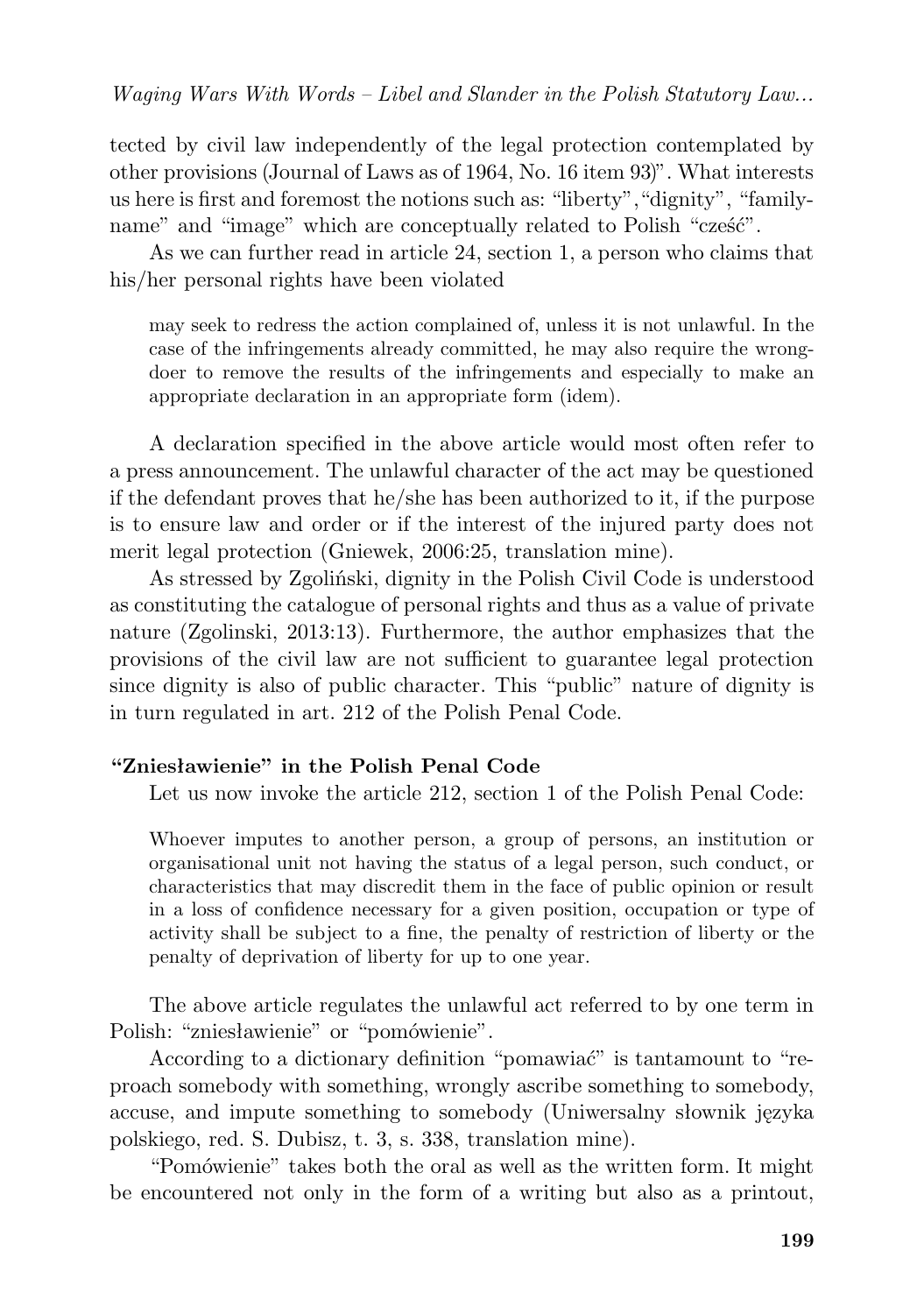a drawing, an offending comment made with the aid of mass media such as the radio, the television or the Internet (Marek, 2006:402).

"Pomówienie" might evoke such aspects of human life as: compulsions (alcoholism, sexual deviations), unlawful conduct (e.g.: corruption, criminal activities), which are considered derogatory in the public opinion or which undermine confidence towards a person (idem: 402).

What should be emphasized here is that under the Polish law, the assessment of the harmful effect of "zniesławienie" is always done in the context of requirements or expectations connected with the occupied office (e.g.: a teacher, a clerk, a doctor, a journalist, an actor, a politician etc.) (idem: 402).

As stressed above in the first section, criminalization of "libel" is sometimes being questioned as violating the freedom of speech. However, as observed by Zgoliński, we are nowadays witnessing the deteriorating state of public debate in mass media, in particular with regard to politics. The language becomes more and more aggressive which results in a poor state of Polish democracy and public culture (Zwolinski, 2013:15).

Thus, words are uttered without paying regard to their meaning. There is a constant flow of information on the one hand, but on the other, we are running out of means to control the weight and the effect these words might have on the potential readers/listeners. Such a status quo might imperceptibly lead to a state of unlawfulness or even anarchy where slanderers and defamers do not bear any responsibility for the acts committed and will carry on with impunity.

## **"Zniewaga" and its regulation in the Polish statutory law**

Let us now consider the legal implications of article 216, section 1 of the Polish Penal Code which discusses the issue of insult (in Polish "zniewaga"). In pursuance of it:

Whoever insults another person in his presence, or though in his absence but in public, or with the intention that the insult shall reach such a person, shall be subject to a fine or the penalty of restriction of liberty.

Similarly to libel and/or slander, the understanding of the term "zniewaga" in the colloquial speech slightly differs from its understanding by the law. The stress is, however, always on the insulting and disrespectful nature of the act which in practice will mostly take the form of a verbal abuse (vulgar epithets), a piece of writing (a letter evoking some derogatory traits of the injured party), a drawing (e.g. a caricature, a travesty,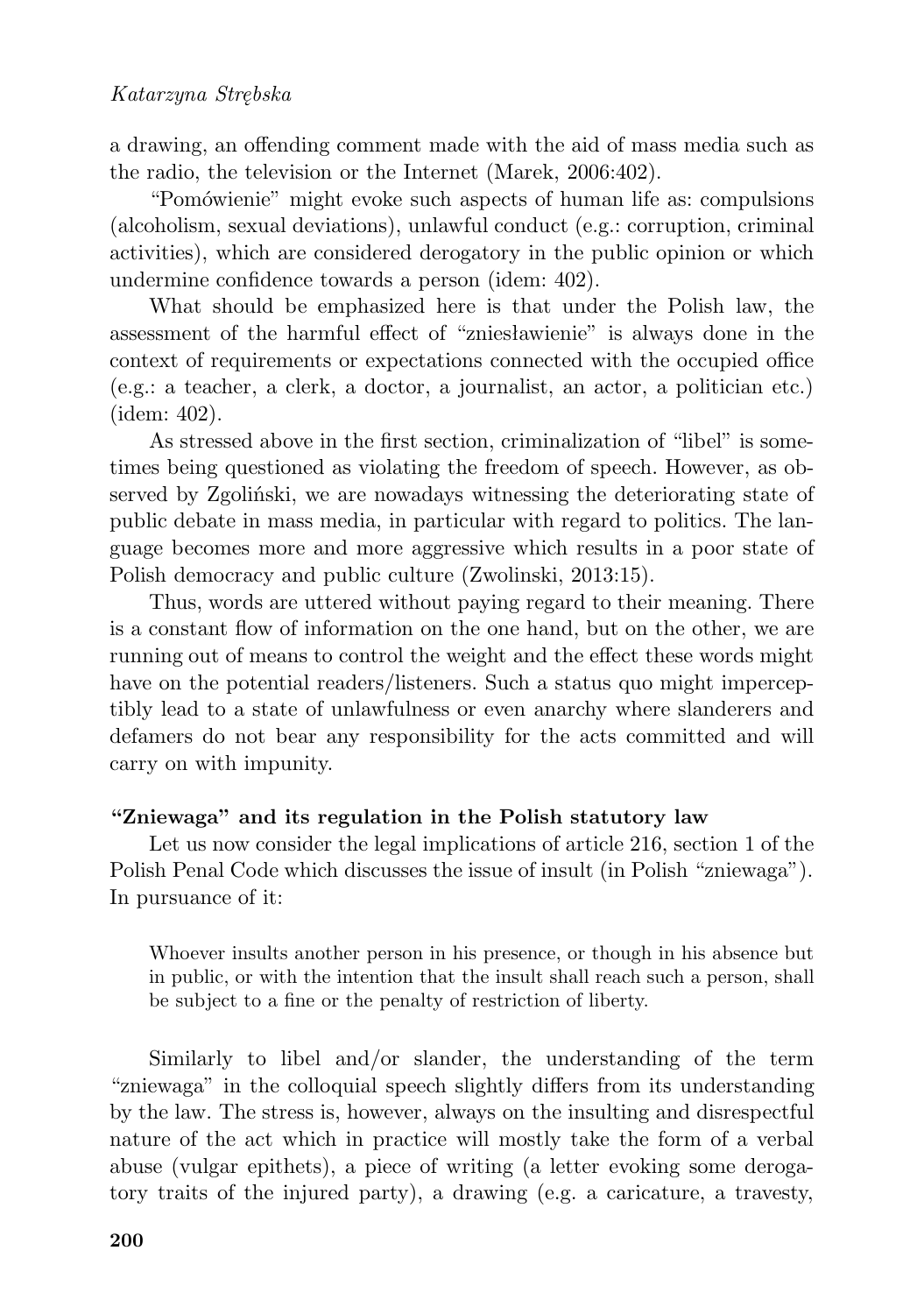a parody) or an offending gesture demonstrating lack of respect towards a given person (Marek, 2006:407).

Whether a given word, gesture or other form of behavior is classified as "zniewaga", shall depend on the criteria which are commonly accepted by a given community or culture, irrespective of the feelings and impressions of the injured party.

As opposed to "zniesławienie", in the case of "zniewaga", it is only an individual who can become an object thereof, not a group of persons, an institution or a legal entity (idem: 407). For "zniewaga" to become punishable under the Polish law, it has to be perpetrated in the presence of the injured party. Otherwise (i.e. in the absence of the injured party), the act becomes punishable if it is perpetrated with the intent to personally reach the person concerned (idem: 407, translation mine).

# **"Cześć" – twofold understanding of the term in the Polish legal context**

As already signaled above, "zniesławienie" and "zniewaga" may be both summarized as "cześć" which in the Polish legal context appears in the two types of contexts as suggested by Marek in "Kodeks karny: komentarz":

- In its extrinsic or objective form, the term "cześć" reflects the value which a given person has in the minds of other people; thus, this type of human worth resembles face in cultures which cherish social norms and hierarchies (cf. the term "face" as understood by the Eastern cultures will be elaborated later on). The English equivalent of "cześć" in this sense would be: esteem, estimation, respect.
- In its intrinsic or subjective form "cześć" amounts to dignity and to one's own feeling of worth. The emphasis is on how we perceive ourselves rather than on how we are perceived by others; as we shall see later, it is the Western culture that has played a key role in bringing the honour of an individual to the fore.

Although, the Western civilization is considered a cradle of individualism and the pursuit of one's self-fulfillment, in the light of the body of rulings which will be later analysed, the interpretation of libellous or slanderous words by the injured party is no longer considered a decisive argument in determining the sentence and is being slowly taken over by the interpretation of the broadly conceived public opinion. Thus, the defendant is not asked whether he/she has been harmed or how he/she has reacted to the offending comment but rather whether the words uttered have negatively influenced the way he/she is perceived by the community (Marek, 2006:406, translation mine).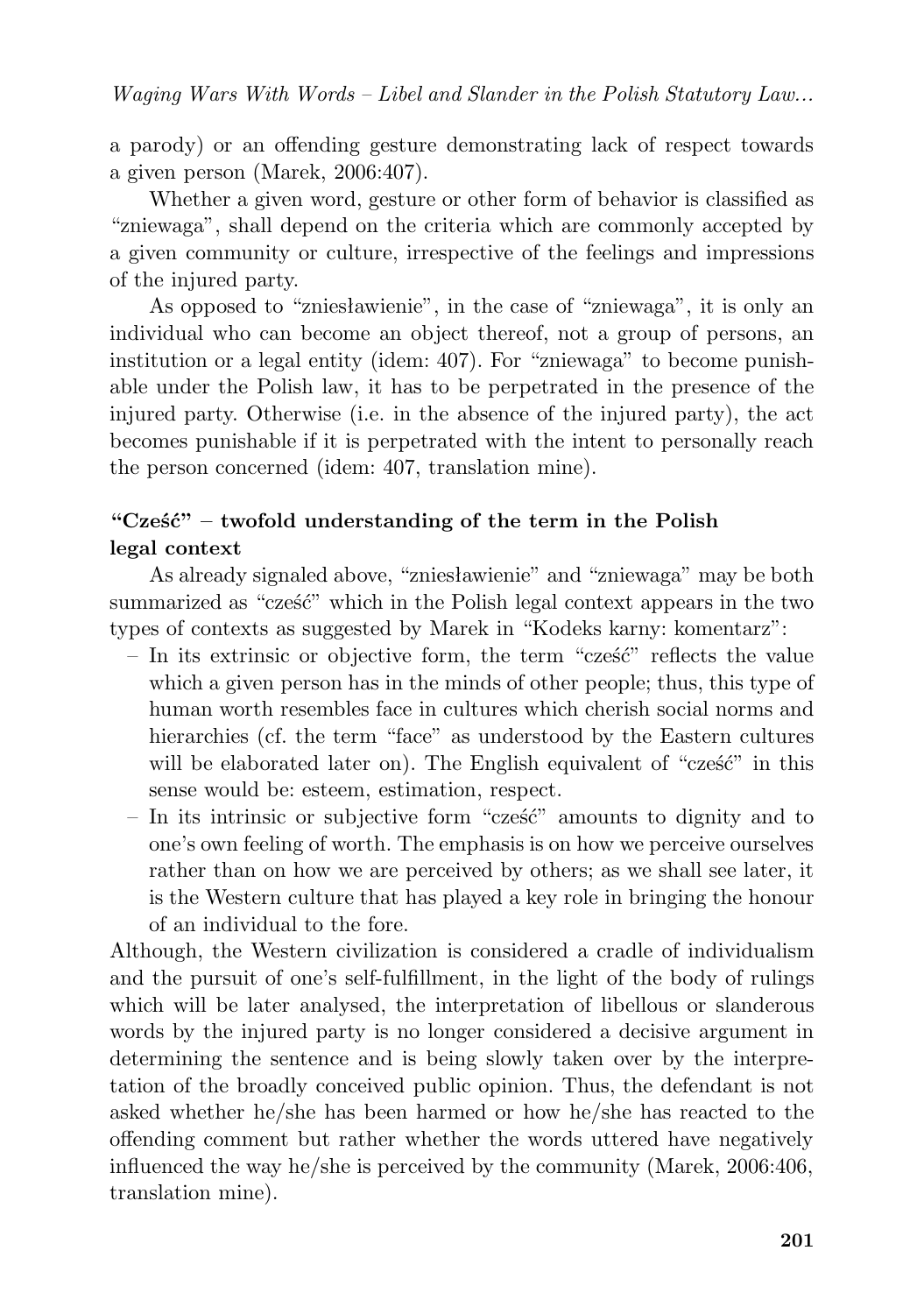## *Katarzyna Strębska*

The above distinction into the extrinsic and intrinsic aspect of "cześć" is reflected in the Polish Penal Code but not in the English common law. We shall later return to the English term "defamation". As for now, suffice it to say that it does not constitute a criminal act under the common law of England, Wales and Northern Ireland. The criminal character of the defamation laws has been abolished in Section 73 of the Coroners and Justice Act 2009 which included the following, previously punishable, acts: (a) the offences of sedition and seditious libel; (b) the offence of defamatory libel; (c) the offence of obscene libel.

Let us however also note in this place the significance of the term "cześć" which is brought to the fore by Zgoliński who distinguishes between three possible understandings of the term. The first one is related to psychology and defined as a perception of others, a view that we hold about other members of society necessarily involving subjectivity.

The second one evokes an attitude of others towards a given person (if it is positive we might refer to it as "good fame" or "a positive image of someone").

The third one defines "cześć" as a human property which is a natural result of being part of society as such (Zgoliński, 2013:28–29).

Thus, in definitions provided by Zgoliński we will not find any distinction into the "internal" and "external" aspect of the term. However, the reason of this terminological confusion may lie in the fact that Zgoliński concentrates on the social repercussions of insulting an individual. For him, affecting personal integrity does not constitute an unlawful act of gravity comparable with affecting someone's name in the eyes of the public opinion. Similarly, in the Polish court rulings and judicial decisions we might find sufficient evidence that deteriorated reputation is considered a more convincing argument which would merit greater protection in the light of law.

## **Defamation under the English common law and the archaic term 'dyfamacja' in Polish**

Let us now shed some light on the term "defamation" which is widely used in the English common law context. In contrast, its Polish calque is evoked very rarely in the Polish legal language.

The English law on defamation has developed through the common law over a number of years, periodically being supplemented by statute, most recently the Defamation Act 1952 ("the 1952 Act") and the Defamation Act 1996 ("the 1996 Act").

The most recent law as of 2013, defines terms such as 'serious harm'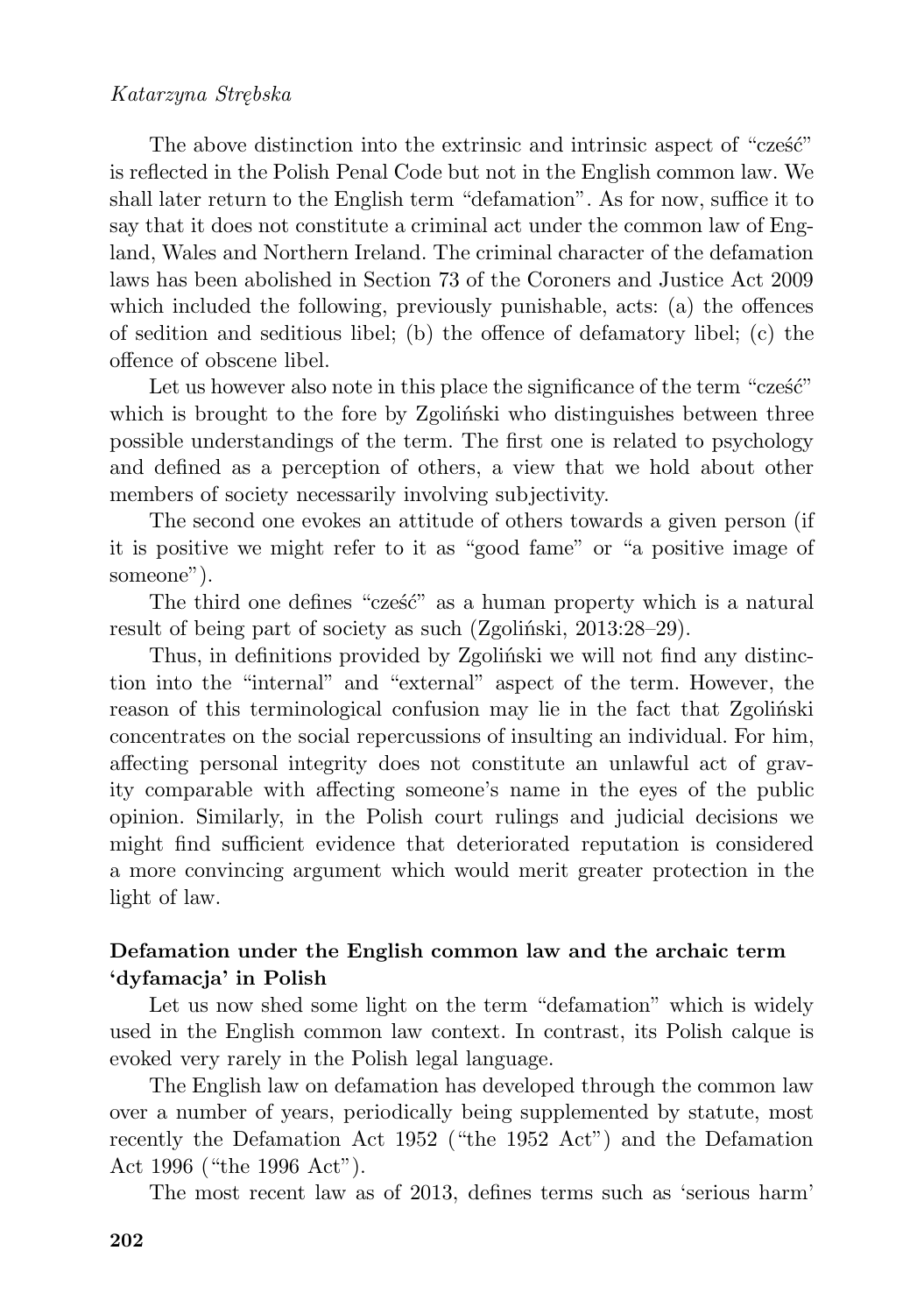or 'defamatory statement'. As defined by s. 2 of the Defamation Act 2013: "A statement is not defamatory unless its publication has caused or is likely to cause serious harm to the reputation of the claimant". "Statement", in turn, is defined as "words, pictures, visual images, gestures or any other method of signifying meaning" ("Defamation Act 2013").

Interestingly enough, the reforms applied over the course of recent years only confirm that freedom of press is now recognized as the cornerstone of democracy. In the United States, the publication regarding the conduct of public officials has been declared as being "in the public interest". Thus, the public has "the right to know". The Interpretation of the First Amendment to the Constitution by the U.S. courts might even go as far as to protect a false statement about the injured party unless the statement is "a calculated falsehood" (Oladele, 2011).

As observed by Kayode Oladele in "Internet Libel And The Law Of Defamation: Justice Without Borders?": "the UK, Canada and Australia have taken radical approaches to loosen the noose on libel laws under the old English Common law in order to protect the freedom of the press, enhance democracy and in response to the revolution in information technology, to ensure greater robustness in news reporting without the fear of having a judge decide on whether or not he agrees with the journalist's editorial judgment" (Oladele, 2011).

As has already been stated earlier, under the common law of England, criminal defamation offences (i.e. the offences of sedition and seditious libel, the offence of defamatory libel, and the offence of obscene libel) have been abolished under section 73 of the Coroners and Justice Act 2009.

The decriminalization of libel offences might reflect a general trend already observed earlier: that "the centuries old English defamation law is being relaxed by adopting a more generous and dynamic approach to the protection of free speech which would unbound journalists to investigate scoops more robustly without fear of libel lawsuits" (Oladele, 2011).

Insofar as the Polish calque is concerned, in an entry of the Polish dictionary of foreign words ("Słownik Wyrazów obcych i zwrotów obcojęzycznych"), the word "dyfamacja" is marked with "arch" which refers to an archaism.

Etymologically stemming from the latin "diffamatio" and "diffamare" (spread, make known, make public), the Polish term "dyfamacja" would roughly cover the referent of both "zniesławienie" and "zniewaga" and thus its object would be "cześć" in both its external and internal aspect.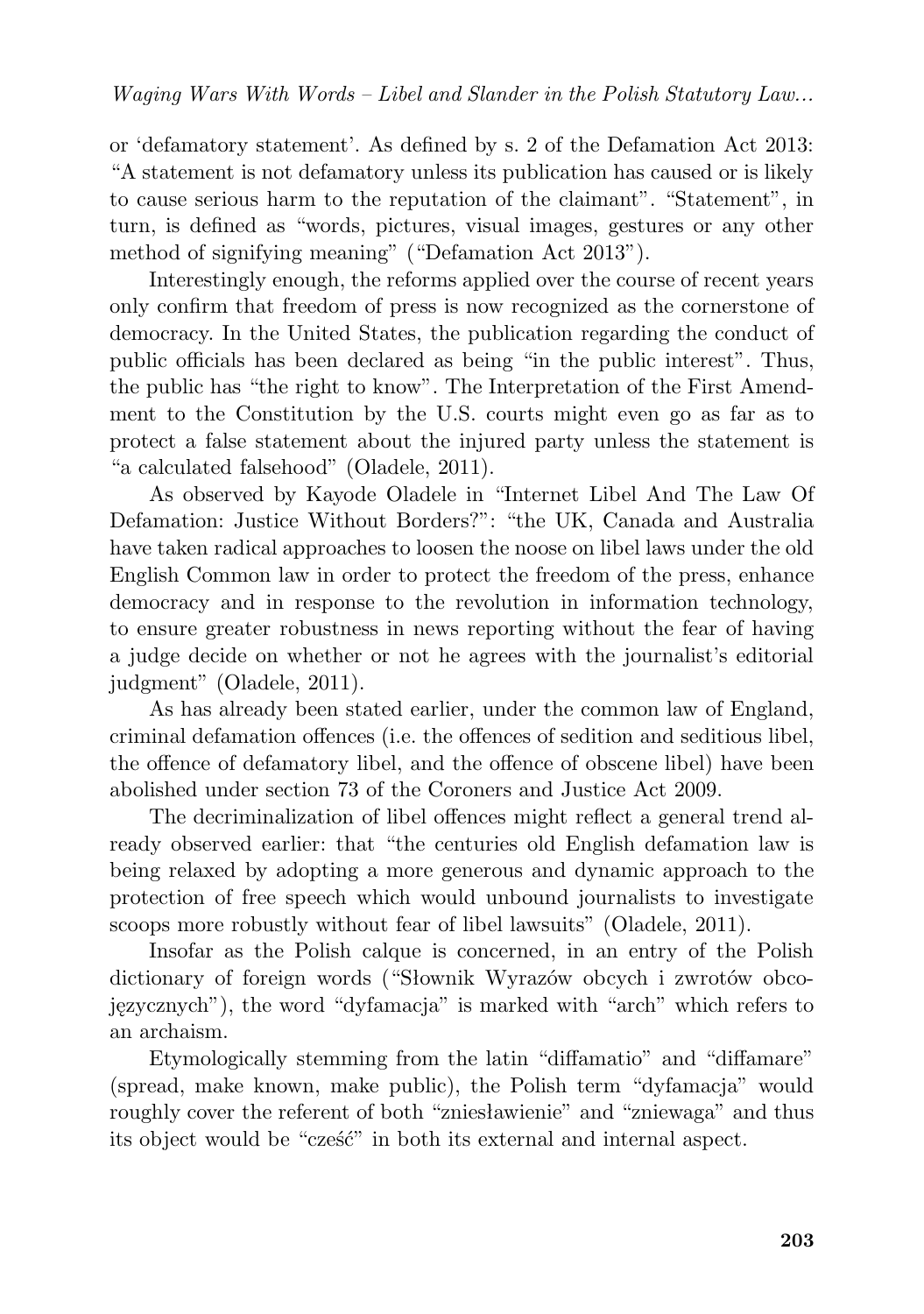## **Some linguistic remarks: the use of the terms such as dignity, reputation, integrity in the colloquial speech and in the normative acts**

In the colloquial speech, Polish terms "pomówienie" and "zniewaga" are used almost interchangeably. The subtle differences will not emerge until these terms are contextualized. Otherwise, we might refer to an act of insult, accusation, offence as both "pomówienie" and "zniewaga".

Hence, we will often find terms such as dignity, reputation, good fame, respect, and honour used as synonyms despite there being ample literature distinguishing between the internal and social aspect of them (cf. "Kodeks karny. Komentarz by Andrzej Marek).

As regards dictionary definitions, Kosciuszko Foundation Dictionary also makes a distinction between "uwłaczać czyjejś godności" (be beneath sb) and "uwłaczać czyjejś reputacji" (blacken sb's name). The former draws our attention towards abstract concepts rather than offending words and comments. We might easily imagine someone ironically stating: "It is beneath/below his dignity to help with the washing-up".

The same applies to the usage of the terms "dignity" and "reputation" in the legal language. As it turns out, "dignity" is mostly used in the abstract contexts, especially in the constitutions, statutes, codes, treaties and international conventions. Let us for instance invoke art. 1 of the "Convention for the protection of Human Rights and Dignity of the Human Being with regard to the Application of Biology and Medicine": "Parties to this Convention shall protect the dignity and identity of all human beings and guarantee everyone, without discrimination, respect for their integrity and other rights and fundamental freedoms with regard to the application of biology and medicine. Each Party shall take in its internal law the necessary measures to give effect to the provisions of this Convention."

In "The Charter of Fundamental Rights of the European Union" the word "dignity" appears six times. It is mentioned in the neighborhood of the rights of the elderly or the rights of the workers: "The Union recognizes and respects the rights of the elderly to lead a life of dignity and independence and to participate in social and cultural life" (art. 23). Furthermore, its article 31 stipulates: "Every worker has the right to working conditions which respect his or her health, safety and dignity".

As opposed to the above mentioned purely "theoretical" contexts of the words "dignity" and "integrity", terms related to "libel" and "slander" such as reputation, face, esteem, respect, are evoked in a number of "practical"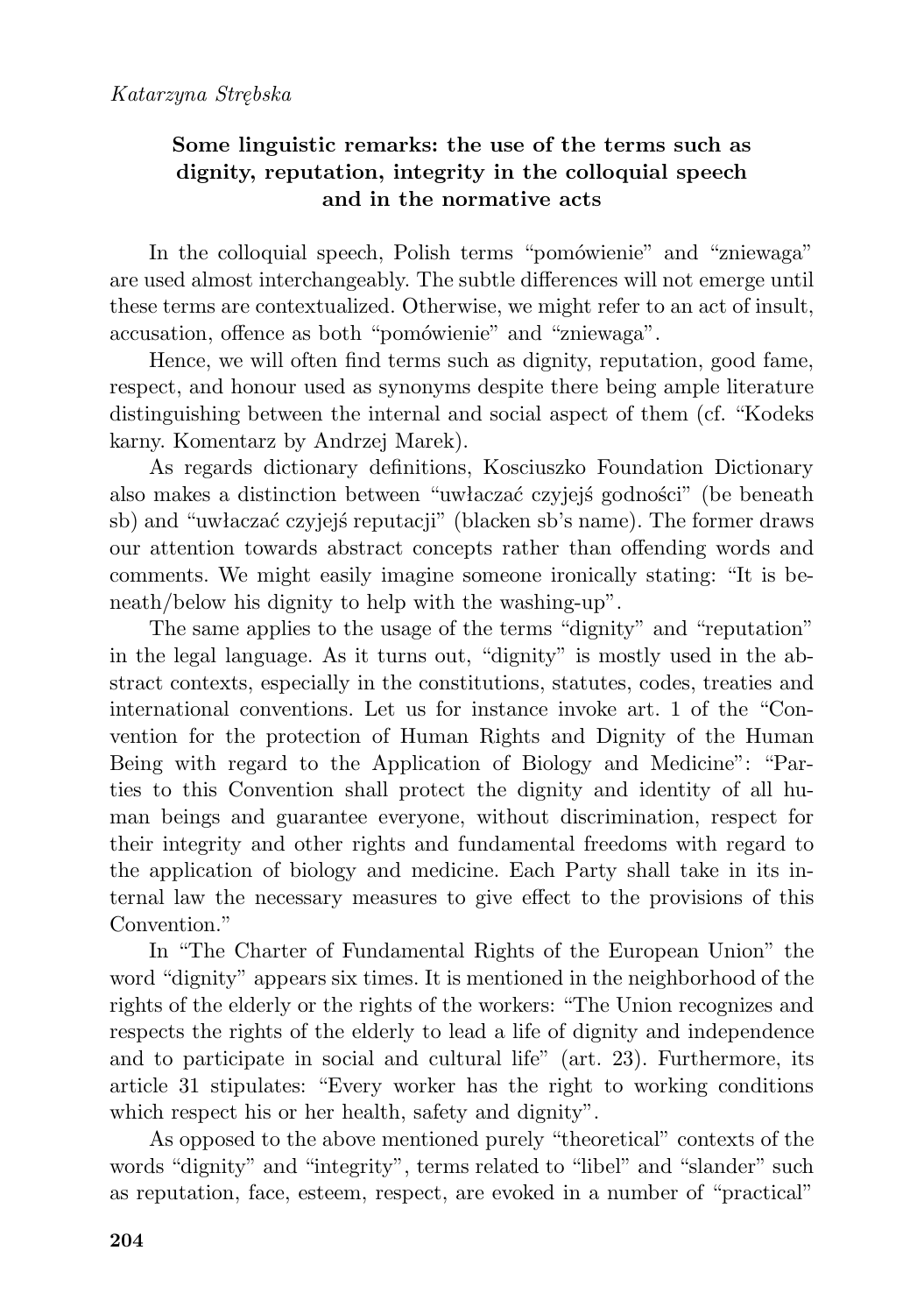contexts by which the author understands cases based on the slanderous allegations which have been found to be defamatory by the courts. We shall later analyse several such cases and approach them from the linguistic point of view.

## **Libel, slander, insult – cultural connotations:**

Not only libel and slander but also insult, evoke certain connotations related to dignity and face which appear in cultural contexts. In "Beyond individualism/collectivism: New cultural dimensions of values: Theory, method, and applications", Schwartz distinguishes between face cultures and dignity cultures. This distinction would roughly correspond to a division between Eastern and Western mentalities. While as the former is based on the belief in a society ordered and structured according to the time-honoured values and norms, the latter's underlying principle would be the pursuit after individualism and self-fulfillment:

"In dignity cultures, a person's self-worth is primarily intrinsically derived; it is not conferred by others; cannot be taken away by others – and so is stable; and is, at least theoretically, equal to that of every other member of the culture (Ayers, 1984 in: Soroush, 2011:5). In face cultures, self-worth is primarily externally derived; it is based on one's relationships, on one's relative position in a stable social hierarchy, and on fulfillment of one's role obligations in that hierarchy (Heine, 2001 in: Soroush, 2011:5). Face is manifested in a reputation for social responsibility, respect for tradition, and honoring parents and elders" (Schwartz, 1994 in: Soroush, 2011:5).

As we can further read in the introduction to the "The jury and abjury of my peers: The self in face and dignity cultures" by Wing-Tung Au: "There are two ways to know the self: from the inside and from the outside. In all cultures, people know themselves from both directions. People make judgments about themselves from what they "know" about themselves, and they absorb the judgments of other people so that the judgments become their own.

The process is one of constant flow, but there is variation, from both person to person and culture to culture, which direction takes precedence.

(...) *Face cultures* tend to give priority to knowing oneself from the outside, whereas *dignity cultures* tend to give priority to knowing the self from the inside and may resist allowing the self to be defined by others" (Wing-Tung Au, 2010:904–916).

The above distinction is however unknown to the Polish legal doctrine but has been quite recently developed on the ground of sociology. As remarked by Zgoliński, dignity as an equivalent of Latin dignitas is under-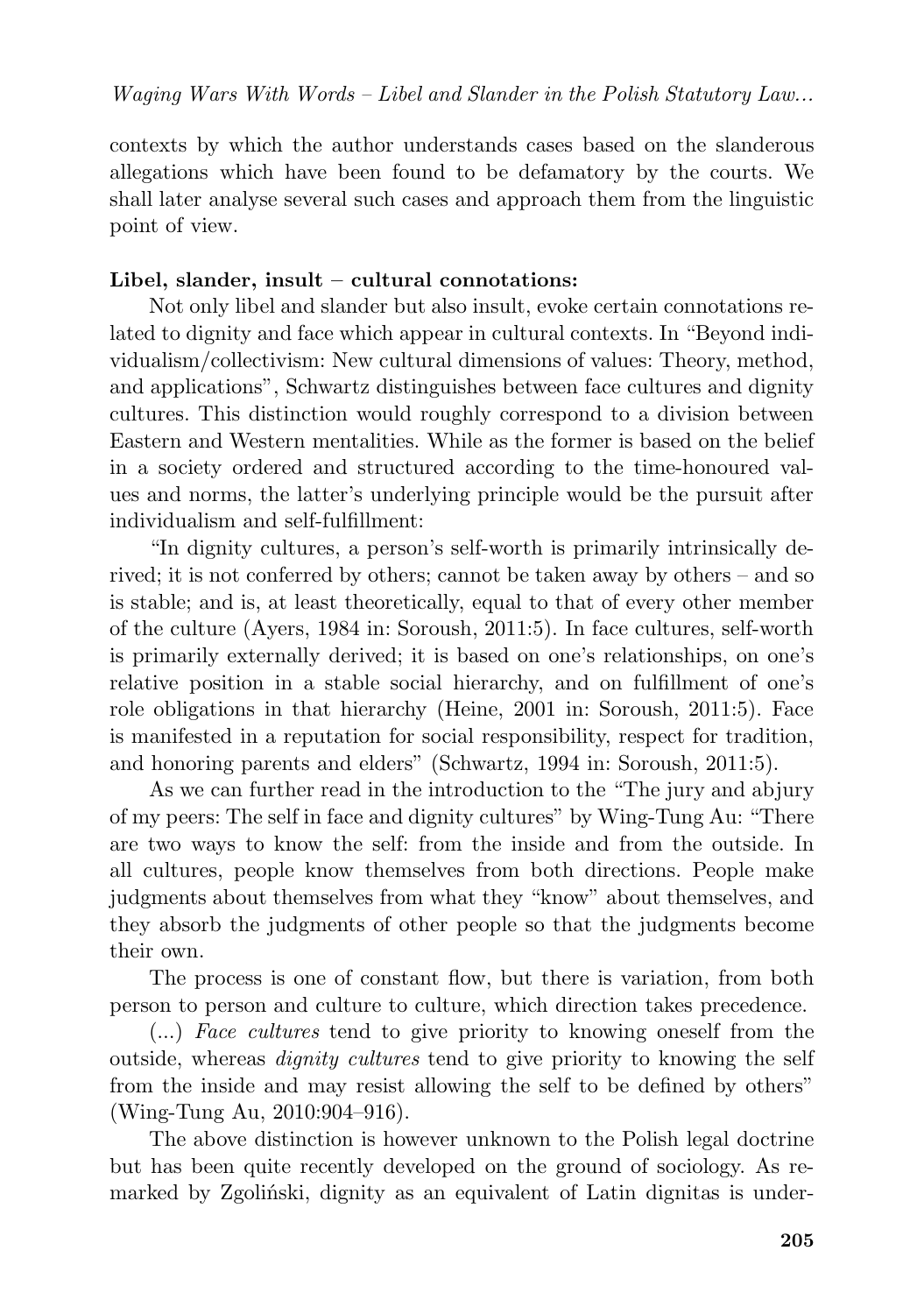## *Katarzyna Strębska*

stood either as a private, or as a public notion (Zgoliński, 2013:13). The former one is associated with the regulations provided by the civil law while as the former would be typical for the provisions of the Polish Penal Code (cf. section 1.1.). We have already remarked on the insufficiency of the civil regulations in this respect.

## **Libel and slander versus insult in the Polish statutory and English common law – a comparative approach**

Under the English common law the legal qualification of "blackening someone's name" might take the form of either slander (if it is done orally) or libel (if it is done in writing). A defendant in a civil litigation is commonly referred to as: a "*defamer*", "*a famacide*", "a *libeler*" or "a *slanderer*".

According to Quinn, "libel is committed by publishing a defamatory statement in permanent form, while slander covers defamatory statements in transient forms, such as unrecorded speech. Defamation actions against the media almost always concern libel, which covers defamatory statements which are made in any of the following ways:

- printed;
- broadcast on TV or radio (Broadcasting Act 1990);
- in films and videos;
- on the internet;
- made during public performances of a play (Theatres Act 1968) (Quinn, 2007:208).

As we have already stated, an insult conceived as a personal offending remark affecting one's honour and dignity is not punishable as such in the English common law. We will not find any statutory regulations, which only goes to confirm that in the English legal system the subjective and internal form of human integrity receives ever less attention and legal protection. It is rather the social aspect which is being protected. Even this aspect is slowly becoming obsolete which has already been mentioned in section 3 on defamation under the English common law. The radical step to decriminalize libel offences is considered to represent a huge shift from the English common law (Oladele, 2011).

However, in the Polish legal system, article 216 of the Penal Code regulating the unlawful act of an insult, is also being invoked on rare occasions.

Let us here quote the words of the Polish legal academic Robert Tomkowicz who states: "In the Polish body of rulings, the term "personal integrity" is conceived very broadly, covering both the external as well as the internal aspect thereof. The former is understood as the reputation or a good opinion about a given person among others while as the latter would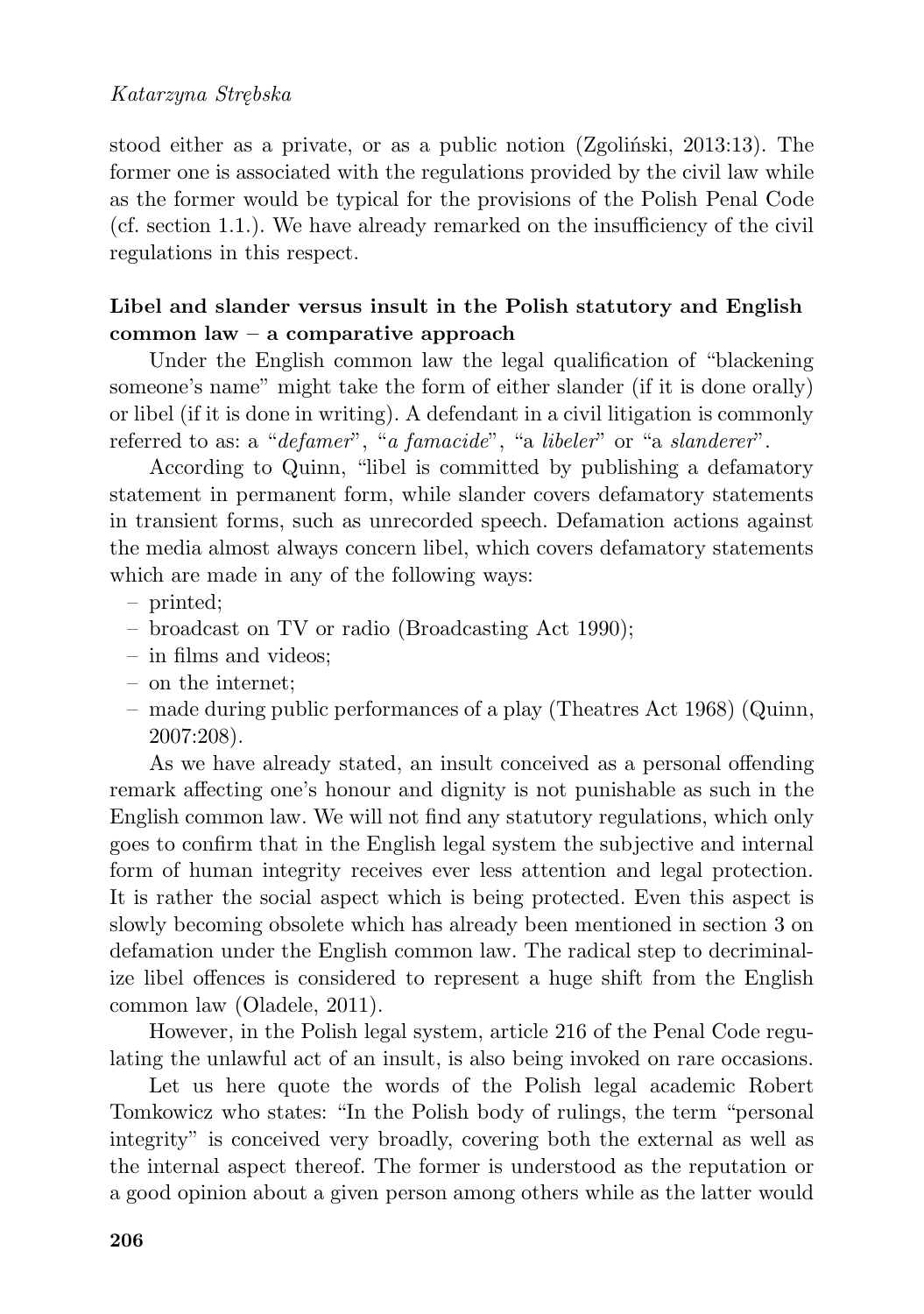refer to an image a given person has about himself/herself irrespective of the opinion of others. In other words, personal integrity might be violated by both slander or libel and by an insult.

Such an interpretation of the tort of defamation is an archaic one and does not reflect the state of affairs in the real world. It has its roots in the dim and distant past when the affairs of honour settled with the aid of a sabre and a gun were to be replaced by a court litigation; in the times when the constitutional right to the freedom of speech was unheard of" (Tomkowicz in: "W polityce", translation mine).

Under the common law, "defamation" is a word which encompasses both *libel* and *slander*. It is understood as a tort as opposed to the Polish statutory law under which the corresponding offences are regulated in the provisions of the Polish penal code. Under the common law, an utterance deemed defamation should contradict the truth and should be uttered in the absence of the injured party.

As remarked by Fleming: "Defamation can be conveyed in any number of styles. What matters is the tendency of the utterance, not its form. Ridicule, for example, is a familiar weapon for attacking reputation, as by juxtaposing the plaintiff's portrait with that of a gorilla in a magazine article or by publishing a photo of him in what is or appears to be an obscene posture. On the other hand, if the expression is so extravagant that it cannot be regarded as going to character or is made as a harmless joke and is so understood, its defamatory barb may thereby disappear, as when one smilingly greets another with the words, "How are you, you old horse thief?" (Fleming, 1977:169).

Let us also invoke a more comprehensive definition offered by the legal academics McBride and Bagshaw. In their view: "a statement is defamatory if reading or hearing it would make an ordinary, reasonable person tend to:

- think less well as a person of the individual referred to;
- think that the person referred to lacked the ability to do their job effectively;
- shun or avoid the person referred to; or
- treat the person referred to as a figure of fun or an object of ridicule" (McBride, Bagshaw, 2008 in: Quinn, 2007:209).

Their definition makes it clear that the important issue is not how the defamatory statement makes the person referred to feel, but the impression it is likely to make on those reading it. The person defamed does not have to prove that the words actually had any of these effects on any particular people or the public in general, only that the statement could tend to have that effect on an ordinary, reasonable listener or reader.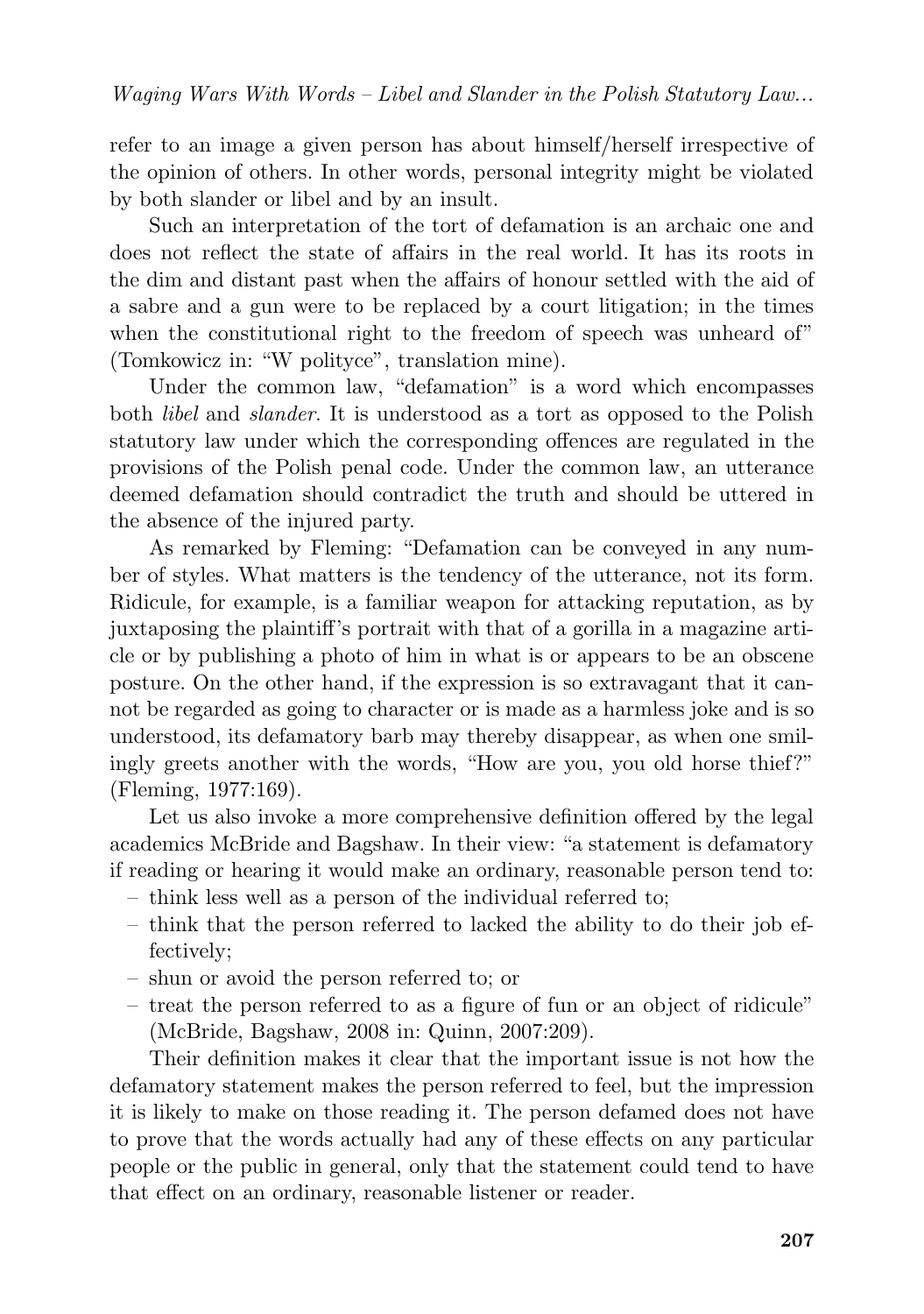### *Katarzyna Strębska*

The below case should shed some light on the importance of the "defamatory effect", especially if the object is a public figure commonly recognized by the media:

In Berkoff v Burchill (1996), the journalist Julie Burchill described actor Steven Berkoff as 'hideous-looking' and compared him with Frankenstein's monster. The court argued that although the kind of remarks made would not usually be defamatory, they become so because the claimant earned his living as an actor, and therefore the words made him an object of ridicule (Quinn, 2007:209).

The situation above is reminiscent of the art. 212 of the Polish Penal Code, especially its part concerning the repercussions a given comment might have in relation to a profession or office occupied by the defendant. Acting requires being constantly in the centre of public attention.

Consequently, certain remarks might prove pernicious to one's image as a public figure.

## **Practical part – analysis of a selected corpus of cases concerning libel and slander**

#### **Introductory remarks concerning the corpus**

The analysed material has been taken from the textbook "Law for journalists" where various libel/slander cases are described. As has already been stated, the factors that play a key role in determining the verdict are not the feeling of the damaged honour or dignity but rather the damaged reputation: all the more so since it is most often the celebrities and persons known to the public. We shall see whether what is raised by theoreticians holds true in the practical resolution of the legal cases, namely that "the criterion commanding the widest verbal support seems to be the reaction aroused in citizens of "fair average intelligence or "ordinary decent folk in the community, taken in general" (Fleming, 1977:172).

The method employed here is qualitative. Several particular media cases have been selected to account for the theories cited in the paper. Nevertheless, further analysis is warranted, especially with regard to Polish body of rulings. Exact statistical data would make it possible to determine whether article 216 becomes indeed obsolete, as is the case with the object it is to protect: dignity and integrity of a human being.

What should be emphasized in the first place is that the underlying principle of every interpretation, whether in the Polish statutory or the English common law is the principle of "an interpretation by an average in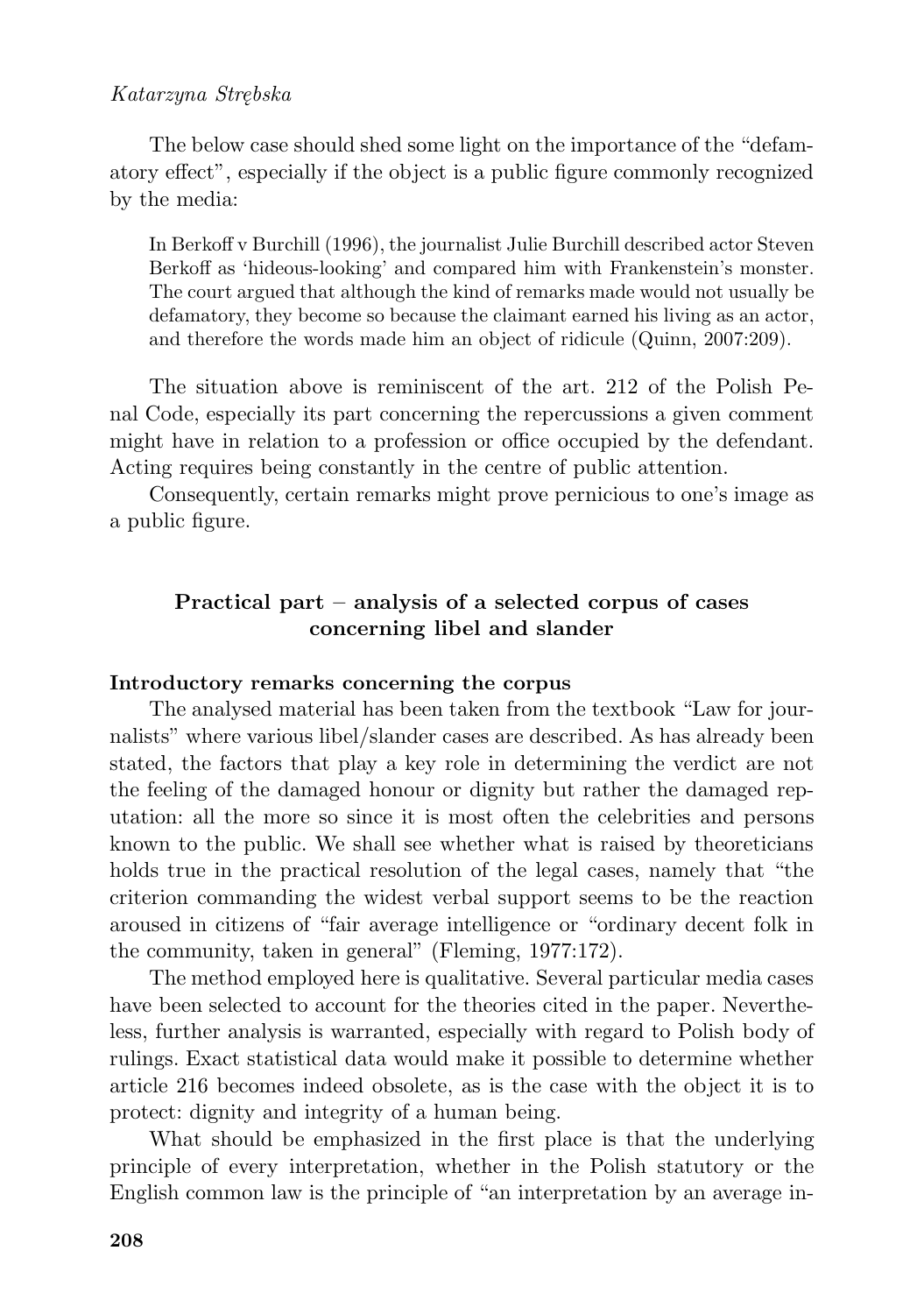dividual". Thus, the jury in the case below found that the ordinary citizen (in this case, "the ordinary" catholic) would find the statement concerning abortion derogatory and defamatory to the reputation of the plaintiff, especially in the light of the office which he occupies:

In Ivereigh v Associated Newspapers (2009) a former spokesman for the Roman Catholic Church won *£*30,000 in damages over a story claiming he had encouraged two women who he had been romantically involved with, at different times in his life, to have abortions when they became pregnant. Abortion is seen as a sin by the Catholic Church, and Mr Ivereigh had publicly spoken out against it, so the story made him look like a hypocrite and a bad Catholic. Although it was true that one of the women had had an abortion and the other had booked one but then miscarried before it could take place, Mr Ivereigh said that he had not encouraged either woman to have a termination, and the jury found in his favour (Quinn, 2007:209).

## **Interpreting verbal offences – the need to resort to context:**

As already stated, the interpretation is of paramount importance in determining the verdict in libel or slander cases. Let us emphasize here that contrary to the doctrines brought forward by the supporters of classical semantics, no interpretation should be considered final and binding.

The conviction that potentially libellous words should be interpreted in a way as favourable as possible with regard to the defendant had persisted for a long time but has been refuted as the one which imposes artificial interpretational criteria. The criterion which now achieves triumphs in the common law courtroom is the common-sense interpretation (Fleming, 1977:172).

Thus, upon deciding whether a statement could truly have insulted the injured party in the eyes of the public opinion, the jury is being asked a question: "how a decent person of fair average intelligence could interpret the given words". This person is being referred to as "the reasonable person". One of the reasons why the verdicts in the libel/slander cases are so unpredictable is that the views of such a person tend to evolve continually (Quinn, 2007:213).

Quinn gives an example: while as it would once have been defamatory to state that an unmarried woman spent the night with her boyfriend, it would not pose any problem nowadays unless this woman would publicly declare herself as being against extra-marital sex. In such a case she could be judged a hypocrite and a liar in the eyes of the public opinion (idem: 213).

As shown by the case below, calling a person "a gay" is not likely to be considered a libel unless this person ostentatiously declares himself/herself heterosexual: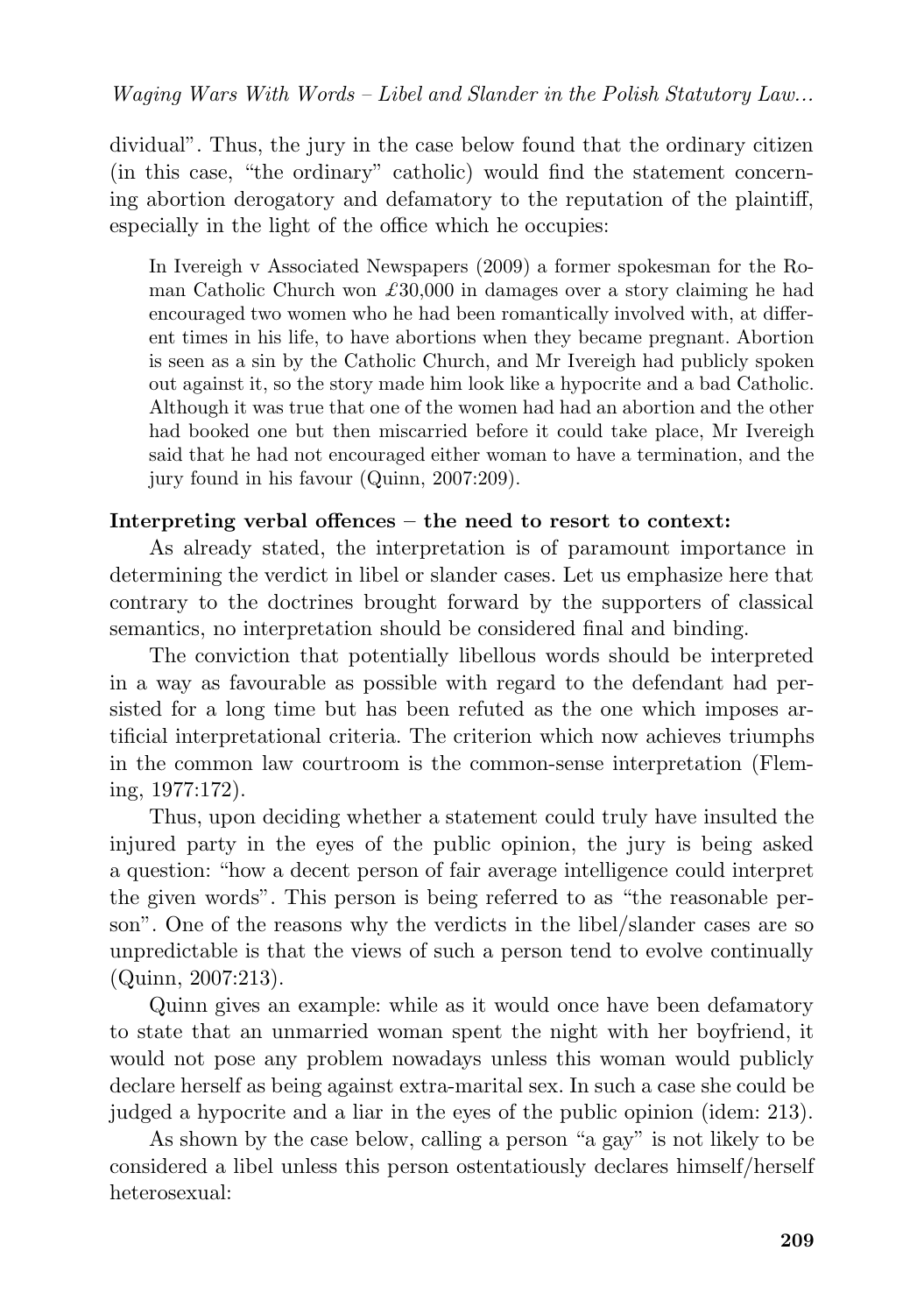In Jason Donovan v The Face (1992), the singer Jason Donovan successfully sued The Face magazine for saying he was gay. He based his argument on the fact that he had always presented himself as being heterosexual, and that The Face was therefore defaming him by suggesting he had deceived the public about his sexuality (idem: 209).

As observed by Quinn, the case did not test whether it is defamatory merely to say someone is gay but if someone is suing over such allegations, they are likely to have presented themselves as heterosexual, and therefore will be able to sue on the basis that saying they are gay implies they are lying and hypocritical (idem: 209).

If we are to adhere to this argumentation, a reversed scenario could also prove true: if someone is described as "heterosexual" by the press while in reality, they declare themselves as homosexual. As it turns out, a seemingly innocent statement might turn out to be defamatory.

A comic statement is often interpreted as disparaging without recourse to the context surrounding it, the headlines, or, in the case of a slander, the tone of voice, gestures and facial expression. One should also embrace the whole text. One single sentence in isolation should not constitute a cause of action. It is often necessary to resort to footnotes and explications provided by the authors (idem: 209).

The case below demonstrates how important the context becomes where one deals with genres such as parody or travesty:

In Elton John v The Guardian (2008), Elton John sued over a spoof piece in the Guardian's Weekend magazine, which mocked him. It was written in the style of a diary by Elton John, and began: 'What a few days it's been. First I sang Happy Birthday to my dear, dear friend Nelson Mandela . . . at a party specially organised to provide white celebrities with a chance to be photographed cuddling him, wearing that patronisingly awestruck smile they all have.' (...) It was headed 'A peek at the diary of Elton John', but at the end included the words 'As seen by Marina Hyde (Quinn, 2007:225).

Upon interpreting the case, the judge held that "no reasonable reader could believe that the words were really written by Elton John. It was clear that the diary was not written by him, and was an attempt at humour" (idem: 225).

As can be deduced from the verdict, common law supports the views of ordinary citizens able to interpret hints and allusions. Defamatory character of an utterance is not so evident until it is analysed in its proper context rather than in isolation.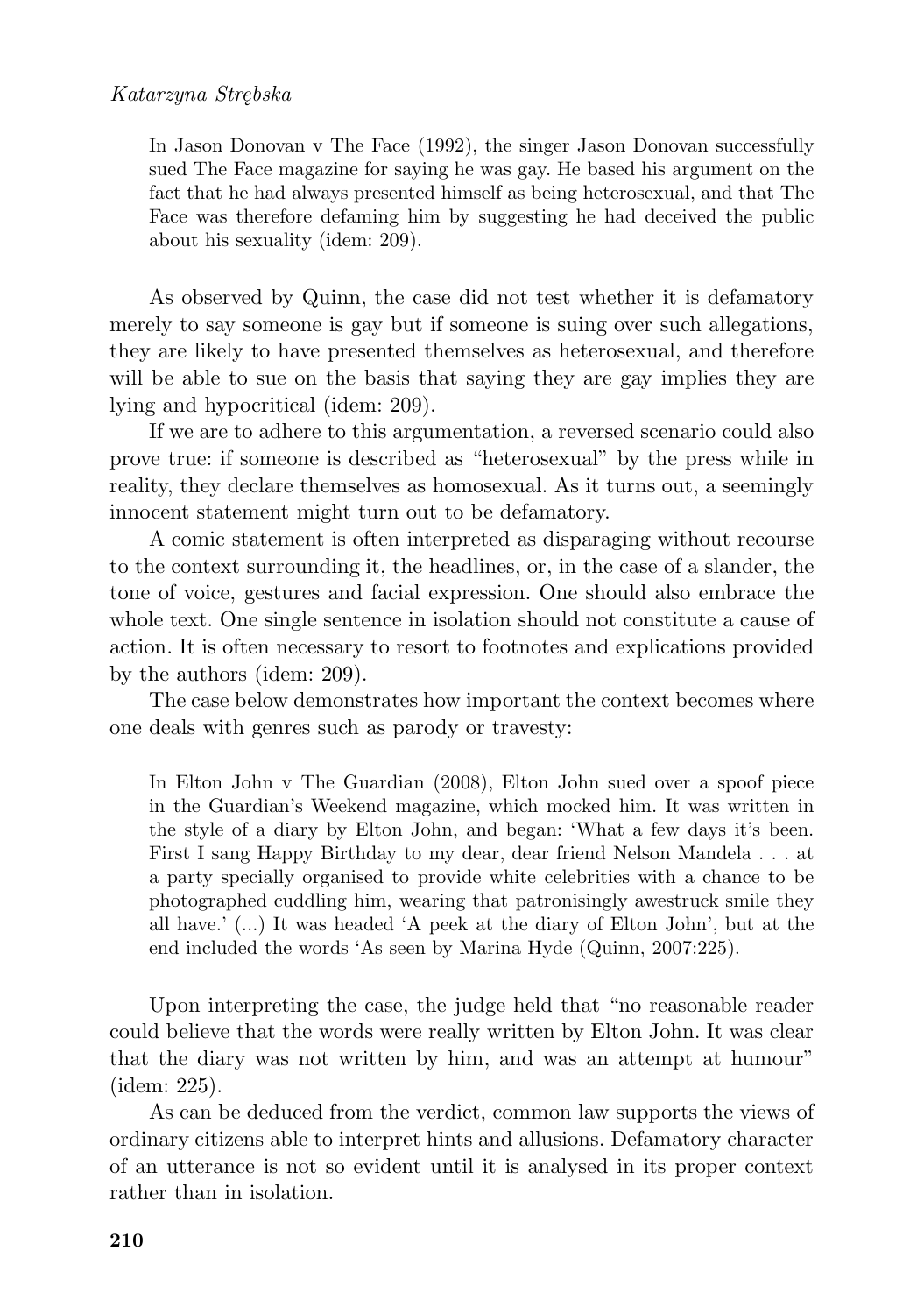#### *Waging Wars With Words – Libel and Slander in the Polish Statutory Law...*

The last concept that should be invoked here is the concept of innuendo: as defined by Fleming, an innuendo can be understood as a secondary meaning which may be derived either from the words themselves by "reading between the lines", as it were, or with the aid only of additional, extrinsic information (Fleming, 1977:174).

Kościuszko Foundation Dictionary defines innuendo as "proving the harmful effect of a statement in a case concerning libel/slander". The term is thus contextually dependent from "libel" and "slander" (as used strictly in the legal sense).

Monolingual dictionaries such as "Oxford Advanced Learner's Dictionary" refer to the term as "an indirect remark about something, usually suggesting something bad or rude". Both in the legal and in the colloquial discourse, innuendo refers to all types of meanings which are somehow hidden "between the lines". In cases where libel or slander could not be proved "beyond the shadow of doubt", for reasons of security (to protect themselves against possible losses in the litigation), the plaintiffs used to identify the offence as an innuendo rather than the libel or slander.

#### **Conclusions**

According to the Polish doctrine, the conceptual object of legal protection against libel and slander, "cześć", can be understood as either one's dignity and personality (the internal worth of a human being and the way he/she perceives himself/herself), or as a reputation and image marking our existence in the society. While as the former is stable and uniform, the latter might vary depending on the way the individual is seen by the community, the entirety of their achievements, habits and behavior patterns yielding interpretation.

Although it is emphasized by the Polish legal academics that civil regulations are not sufficient to guarantee legal protection of dignity, there is an equal or even greater amount of supporters of the broadly conceived "freedom of speech". The discussion might be summarized as involving the proponents of liberal and democratic policies on the one hand, and those who wish to avoid complete decriminalization of libel and slander and deem them necessary components of balance in a democratic state. "Cześć", both in its internal as well as external form is accounted for in the Polish Penal Code (articles 212 and 216). According to the critics of "unhampered media reporting" it is not enough to provide for the protection of human dignity and reputation in the statutes but it would require the true co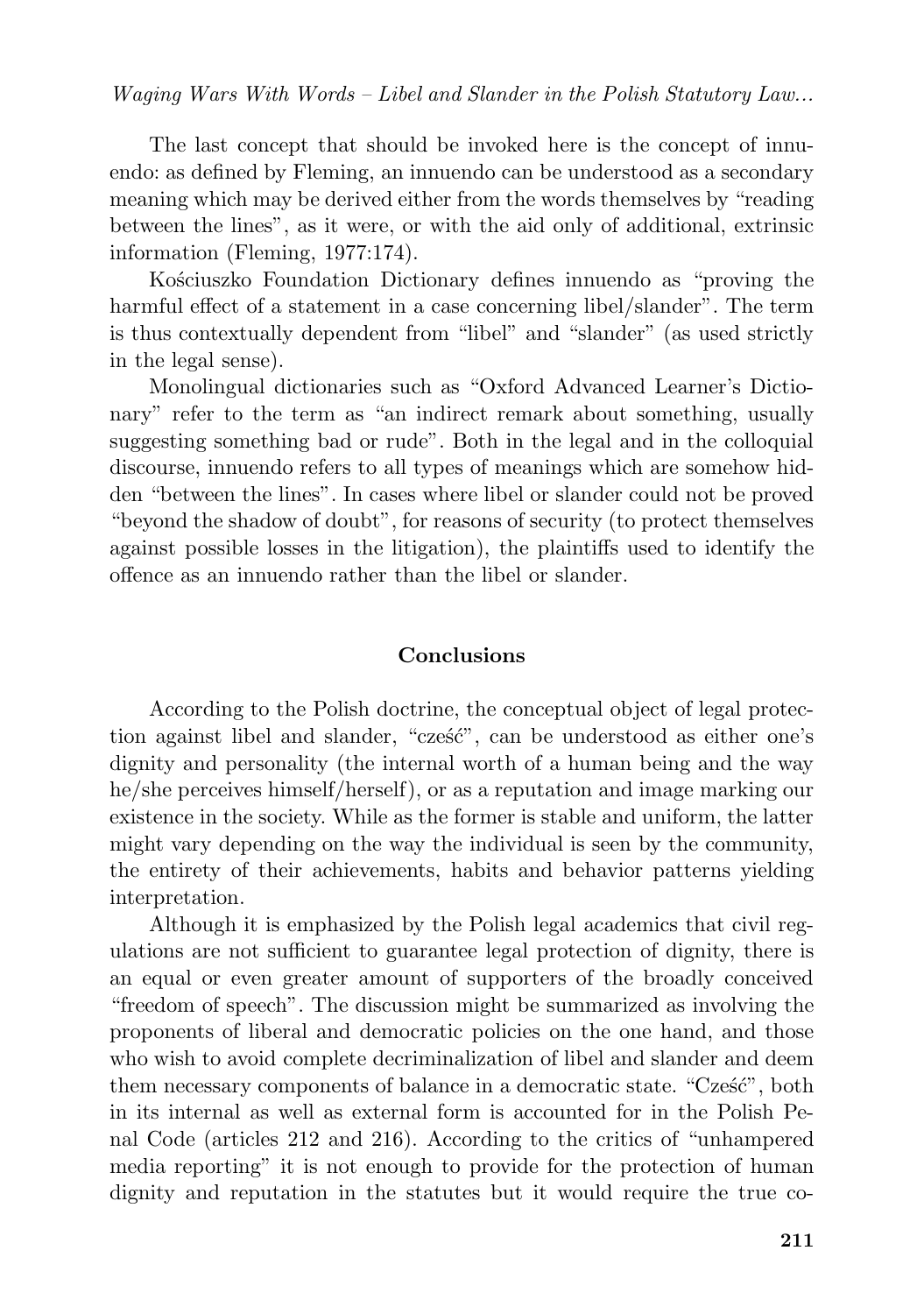operation of the law – makers as well as legal practitioners – judges and politicians.

What is stressed in both Polish and common law "definitions", the important issue is not how the defamatory statement makes the person referred to feel, but the impression it is likely to make on those reading it (McBride, Bagshaw, 2008 in: Quinn, 2007:209).

The process of the decreasing number of cases involving the violation of dignity can be also reflected in the usage of the terms "dignity" and "reputation" in the legal language. As it turns out, "dignity" is mostly used in the abstract contexts, especially in the constitutions, statutes, codes, treaties and international conventions. On the other hand, terms related to "libel" and "slander" such as reputation, face, esteem, respect, are evoked in a number of "practical" contexts by which the author understands cases based on the slanderous allegations which have been found to be defamatory by the courts.

However, as already remarked above, further analysis is warranted, especially with regard to Polish body of rulings. Exact statistical data would make it possible to determine whether article 216 becomes indeed obsolete, as is the case with the object it is to protect: dignity and integrity of a human being.

#### R E F E R E N C E S

- Dubisz, S. (2003). Uniwersalny słownik języka polskiego, Vol. 3, Warszawa: Wydawnictwo Naukowe PWN.
- Fleming, J.G. (1977). The law of torts. Sydney: Law Book Company. Retrieved from http://www.thomsonreuters.com.au/product/AU/files/720502336/chapter 25.pdf.
- Gniewek, E. (2006). Kodeks cywilny: komentarz. Warszawa: Wydawnictwo C. H. Beck.
- Kulesza, W. (1984). Zniesławienie i zniewaga: ochrona czci i godności osobistej człowieka w polskim prawie karnym – zagadnienia podstawowe. Warszawa: Wydawnictwa Prawnicze.
- Marek, A. (2006). Kodeks karny: komentarz (stan prawny: 15 maja 2006 r.). Warszawa: Dom Wydawniczy ABC: Wolters Kluwer.
- Oladele, K. (2011). Internet Libel And The Law Of Defamation: Justice Without Borders? 5th Annual Lecture Nigerian Bar Association, Port-Harcourt Law Center, August 24th, 2011. Retrieved from http://saharareporters.com/repor t/internet-libel-and-law-defamation-justice-without-borders-kayode-oladele.